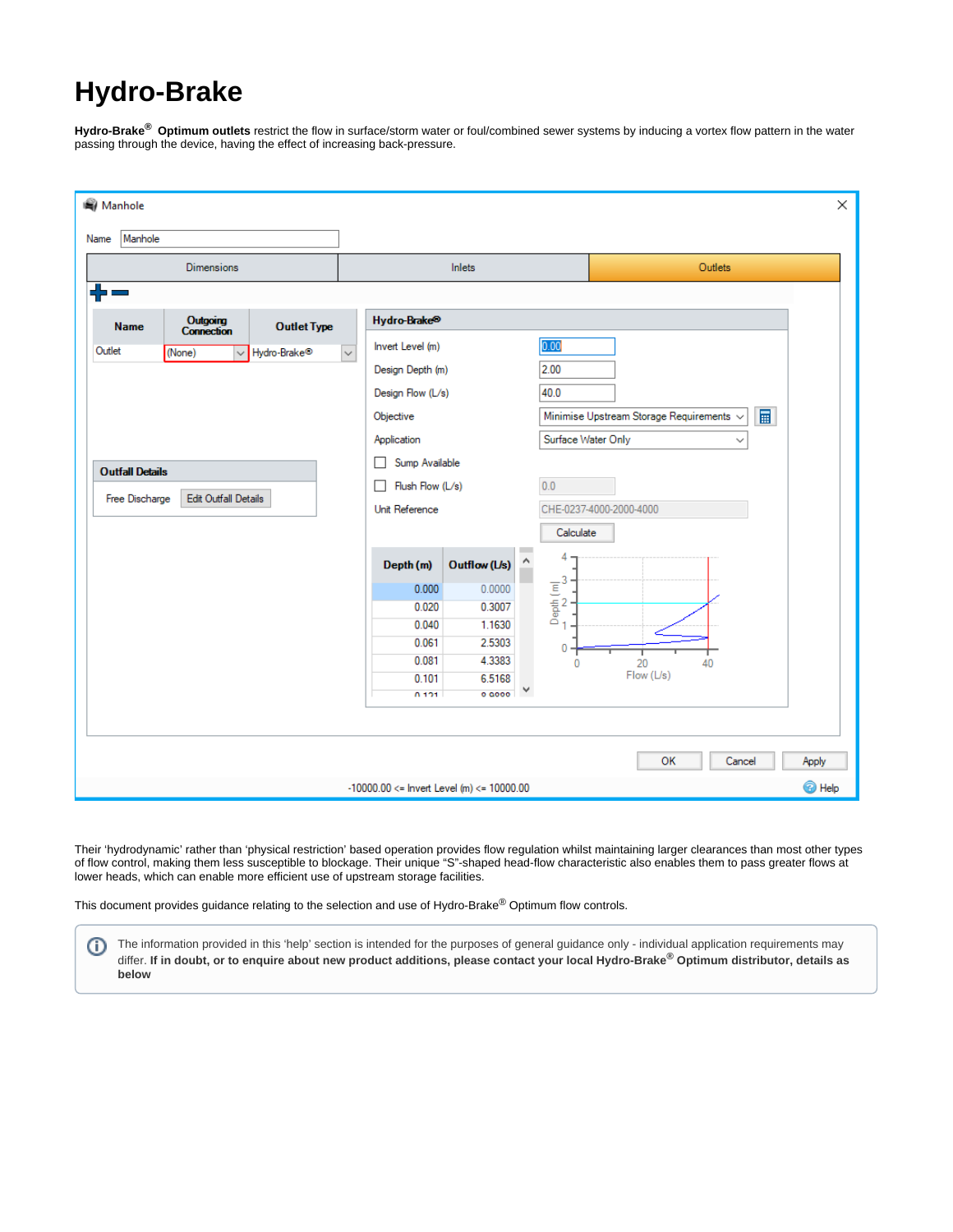| <b>Hydro International (Stormwater Division)</b> |
|--------------------------------------------------|
| & HRD Technologies Ltd                           |
| <b>Shearwater House</b>                          |
| Clevedon Hall Estate                             |
| Victoria Road                                    |
| Clevedon                                         |
| <b>BS21 7RD</b>                                  |
| UK                                               |
|                                                  |
| Tel: +44 (0) 1275 337937 (Hydro-Brake® hotline)  |
| Tel: +44 (0) 1275 878371 (general enquiries)     |
| Fax: +44 (0) 1275 874979                         |
|                                                  |
| Website: www.hydro-int.com                       |
| e-mail: enquiries@hydro-int.com                  |

© Hydro International Ltd 2019. All rights reserved.

# Hydro-Brake<sup>®</sup> Optimum: Specifications

**Invert Level** - The invert level of the control.

**Design Depth** - The desired design depth of the control (where the vortex is fully initiated). This should be entered as a depth above the invert level of the control and will vary between different structures and manholes depending on the depth of storage structure and desired freeboard.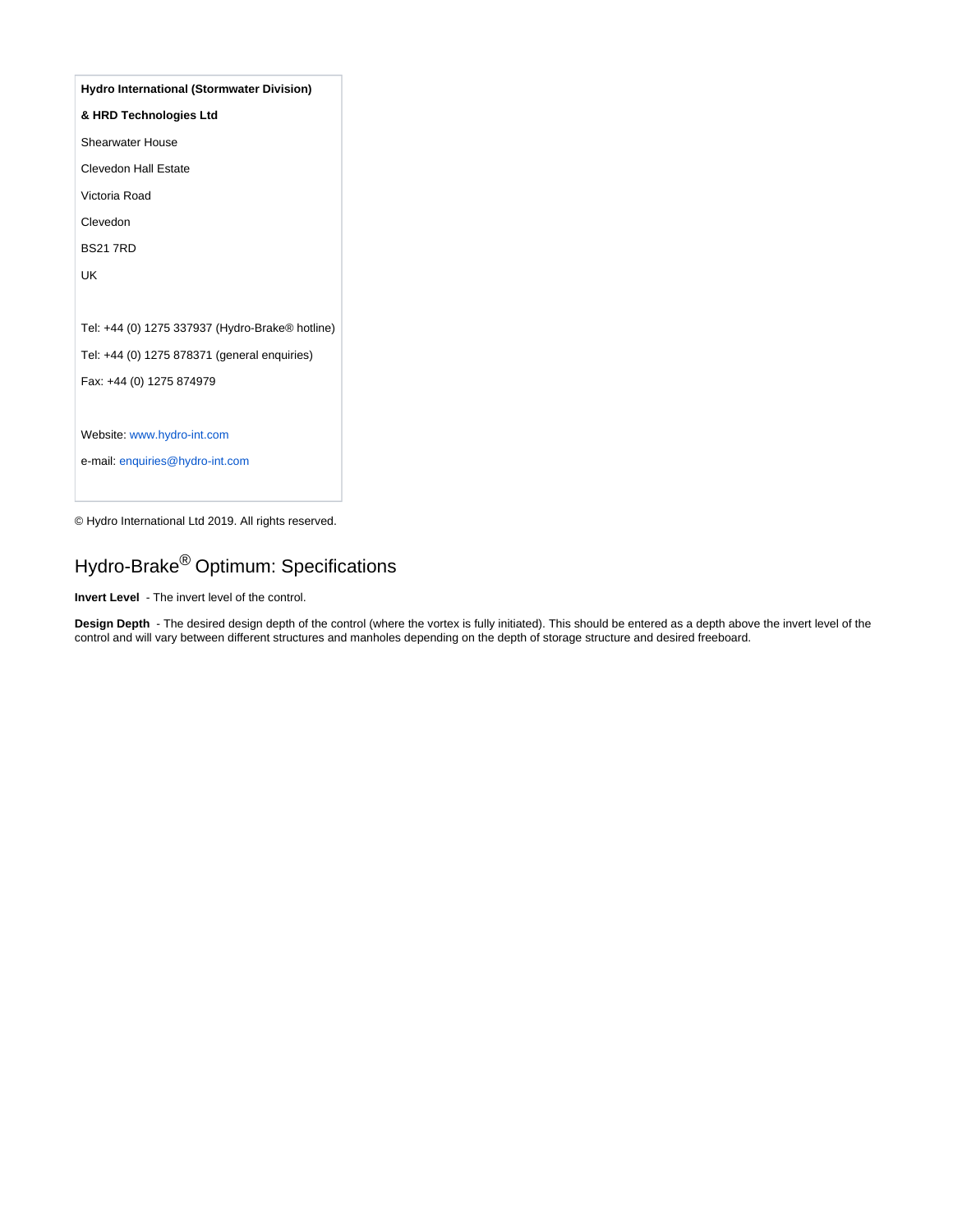

Example Design Head - Pipe System (Image provided by Hydro International)



Example Design Head - Geocellular Storage System (Image provided by Hydro International)





**Design Flow** - The desired design flow of the control (where the vortex is fully initiated).

**Objective** - The Hydro-Brake<sup>®</sup> design objective, see below for further details.

Application - The Hydro-Brake<sup>®</sup> design application, see Hydraulic Characteristics below for further details.

**Sump Available** - Indicates whether or not there is the provision of a sump to accommodate the flow control.

**Flush Flow** - See Hydraulic Characteristics below for further details. If the checkbox is unticked, this defaults to the Design Flow.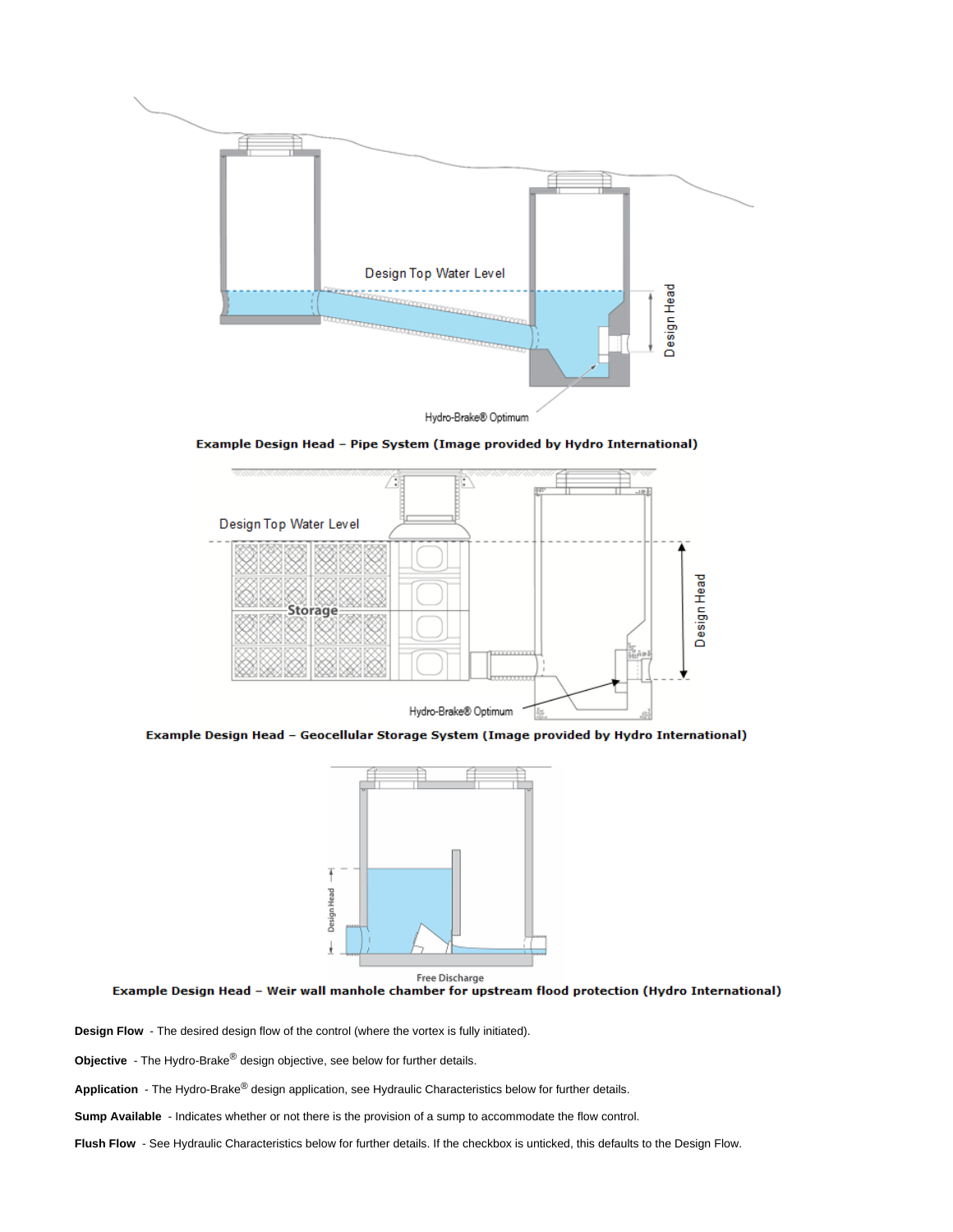**Unit Reference** - This Unit Reference indicates the model of Hydro-Brake<sup>®</sup>.

To see a list of possible units, a **Calculator** is provided:

| Select Hydro-Brake <sup>®</sup>                                                                                                                                                                                                                              |                                         | $\times$ |  |  |
|--------------------------------------------------------------------------------------------------------------------------------------------------------------------------------------------------------------------------------------------------------------|-----------------------------------------|----------|--|--|
| Design Depth (m)                                                                                                                                                                                                                                             | 2.00                                    |          |  |  |
| Design Flow (L/s)                                                                                                                                                                                                                                            | 40.0                                    |          |  |  |
| Flush Flow (L/s)                                                                                                                                                                                                                                             | 0.0                                     |          |  |  |
|                                                                                                                                                                                                                                                              | Calculate                               |          |  |  |
|                                                                                                                                                                                                                                                              | Hydro-Brake <sup>®</sup> Optimum Types  |          |  |  |
| CHE-0237-4000-2000-4000<br>(237 mm) Minimise Upstream Storage Requirements<br>CCL-0211-4000-2000-4000<br>(211 mm) Minimise Blockage Risk<br>CFP-0221-4000-2000-4000<br>(221 mm) Future Proof<br>CCU-0170-4000-2000-4000<br>(170 mm) Linear Discharge Profile |                                         |          |  |  |
| Hydro-Brake® and Hydro-Brake® Optimum is a registered trademark for flow controls<br>OK<br>designed and supplied by Hydro International plc and its subsidiaries<br>Cancel                                                                                   |                                         |          |  |  |
|                                                                                                                                                                                                                                                              | $0.1 \le$ Design Flow (L/s) $\le$ 550.0 | Help     |  |  |

 **Design Depth**, **Design Flow**, and **Flush Flow** can be specified as before. Retrieving results via the **Calculate** button will return the **Unit Reference** and **Outlet Diameter** for each **Objective**.

The most efficient and adaptable Hydro-Brake® for surface water applications, offering engineers the unique ability to precisely tailor the hydraulic response of the device to meet particular design objectives.

The Hydro-Brake® Optimum's hydraulic performance, structural design, fit for purpose, manufacturing, and quality procedures have been independently verified by the British Board for Agrément (BBA) and the Water Research Council (WRc).



## **Supported Hydro-Brake® Optimum Ranges & Models:**

The Table below provides a summary of the Hydro-Brake® Optimum models supported.

|--|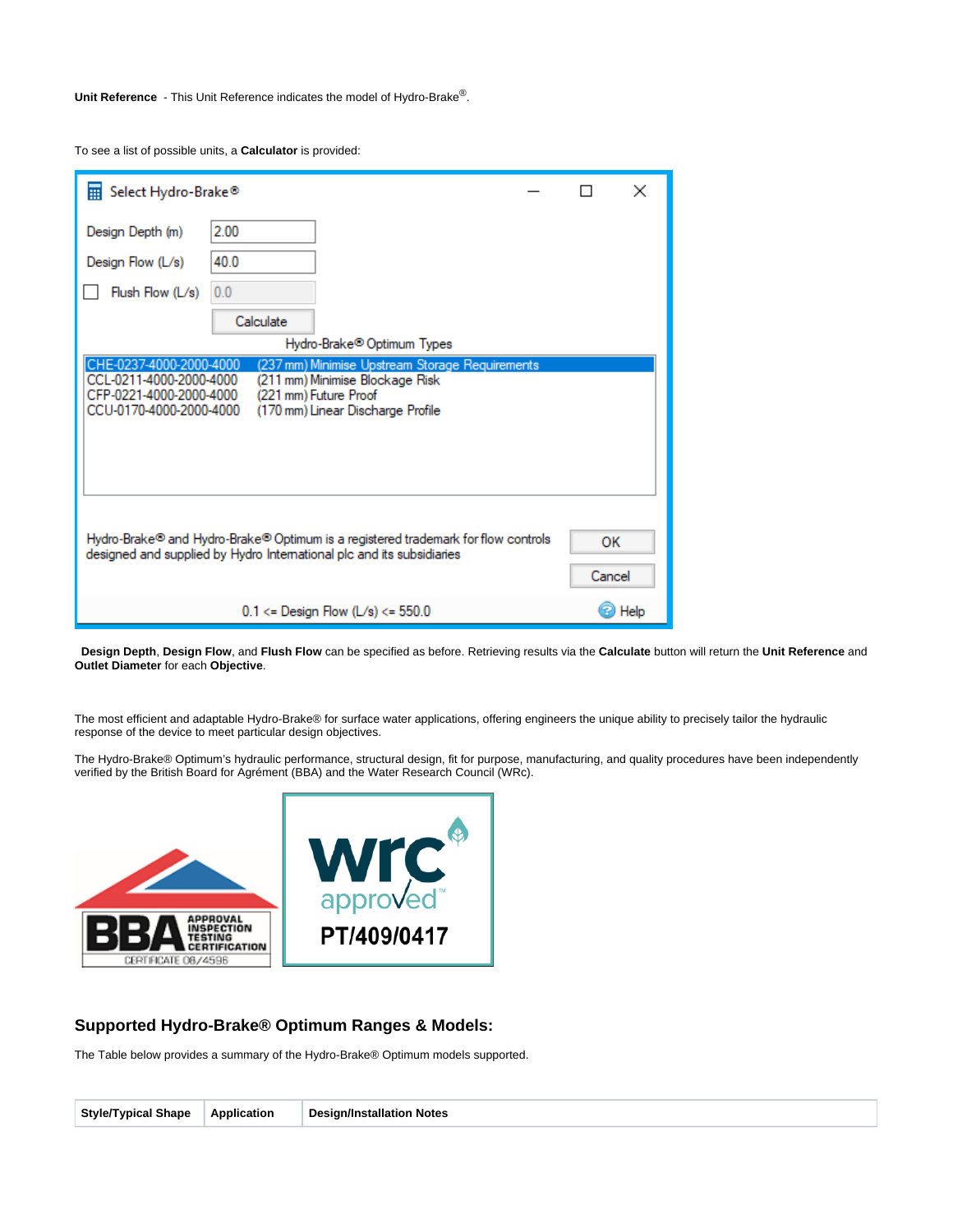| Sump-type     | Surface/storm<br>water only                  | BBA and WRc Approved.<br>Design objective can be specified (see Section 4.1 below)<br>Sump-type units require the provision of a sump to accommodate the flow control. Sump-type units are<br>unsuitable for use in foul/combined systems.                                                                                                   |
|---------------|----------------------------------------------|----------------------------------------------------------------------------------------------------------------------------------------------------------------------------------------------------------------------------------------------------------------------------------------------------------------------------------------------|
| Non sump-type | Foul/combined<br>and surface<br>/storm water | BBA and WRc Approved.<br>Design objective can be specified (see Section 4.1 below)<br>Non sump-type units do not require the provision of a sump to accommodate the flow control. Instead the<br>unit is benched into the chamber. Non sump-type units are suitable for use in both foul/combined systems<br>and surface/stormwater systems. |





**Typical Sump-Type Arrangement** 

**Typical Sumpless / Conical Arrangement** 

## **Hydraulic Characteristics**

Generally all Hydro-Brake® Optimum flow controls should be designed such that the duty/design flow is not exceeded at any point on the head-flow curve.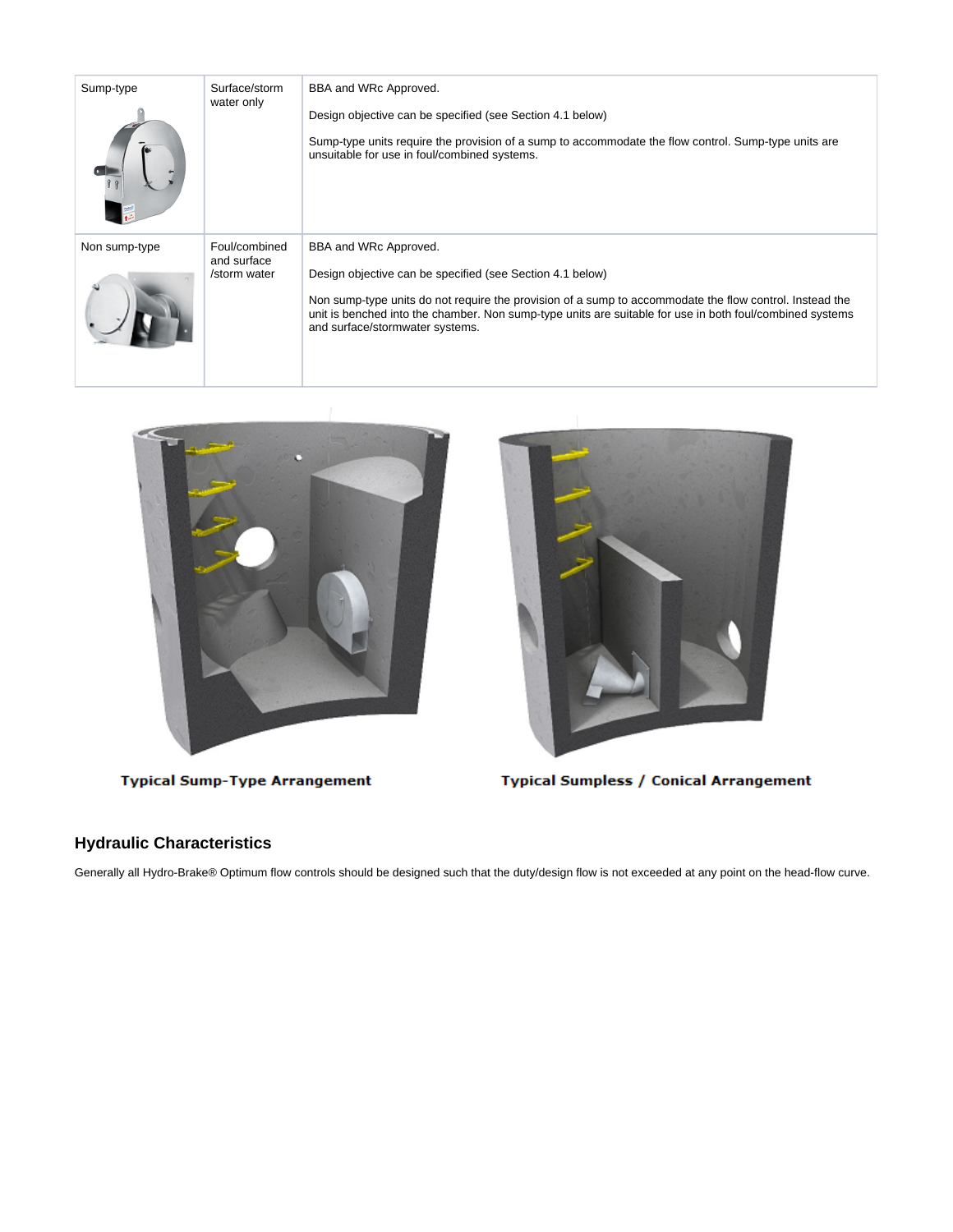



The Hydro-Brake® Optimum hydraulic characteristic curve consists of three distinct points, each corresponding to different governing flow control behaviour:

1) Flush Flo<sup>™</sup> - The point at which the vortex begins to initiate and have a throttling effect. The red line on the characteristic curve highlights the flow rate at the Flush-Flo™ point (see figure 1 above). This point on the Hydro-Brake<sup>®</sup> Optimum curve is usually equal to, if not much nearer, to the maximum design flow (Design Point) than other vortex flow controls leading to more water passing through the unit during the earlier stages of a storm, thus reducing the amount of water that needs to be stored upstream.

**2) Kick Flo®** - The point at which the vortex has fully initiated and at which the curve begins to return back to follow the orifice curve.

#### **3) Design/Duty Point** - The desired head / flow condition.

Where a drainage system design has been completed around the use of a particular vortex flow control, the same flow control, or a flow control that has been confirmed to provide equivalent hydraulic performance over the full range of heads, must be used in the final installation.

Calculations within the program are based on a consideration of the full hydraulic characteristic of the flow control, not only the design / duty point. It is essential that the full unit reference / type, diameter (where given), objective (where stated) and control points (where stated) are included on any specification.

## **Hydro-Brake<sup>®</sup> Optimum Selection Guidance**

Selection of the most appropriate Hydro-Brake® Optimum Flow Control for a particular application depends on a number of considerations, including the type of sewer system, the hydraulic characteristic of the device, device clearances and overall physical dimensions. The program provides outputs for hydraulic characteristic and outlet size. Depending on the particular application of the Hydro-Brake® Optimum, the appropriate style unit is selected within the flow control design process.

The flow chart below provides information on the Hydro-Brake® Optimum style selection process taking into account the considerations of type of sewer system.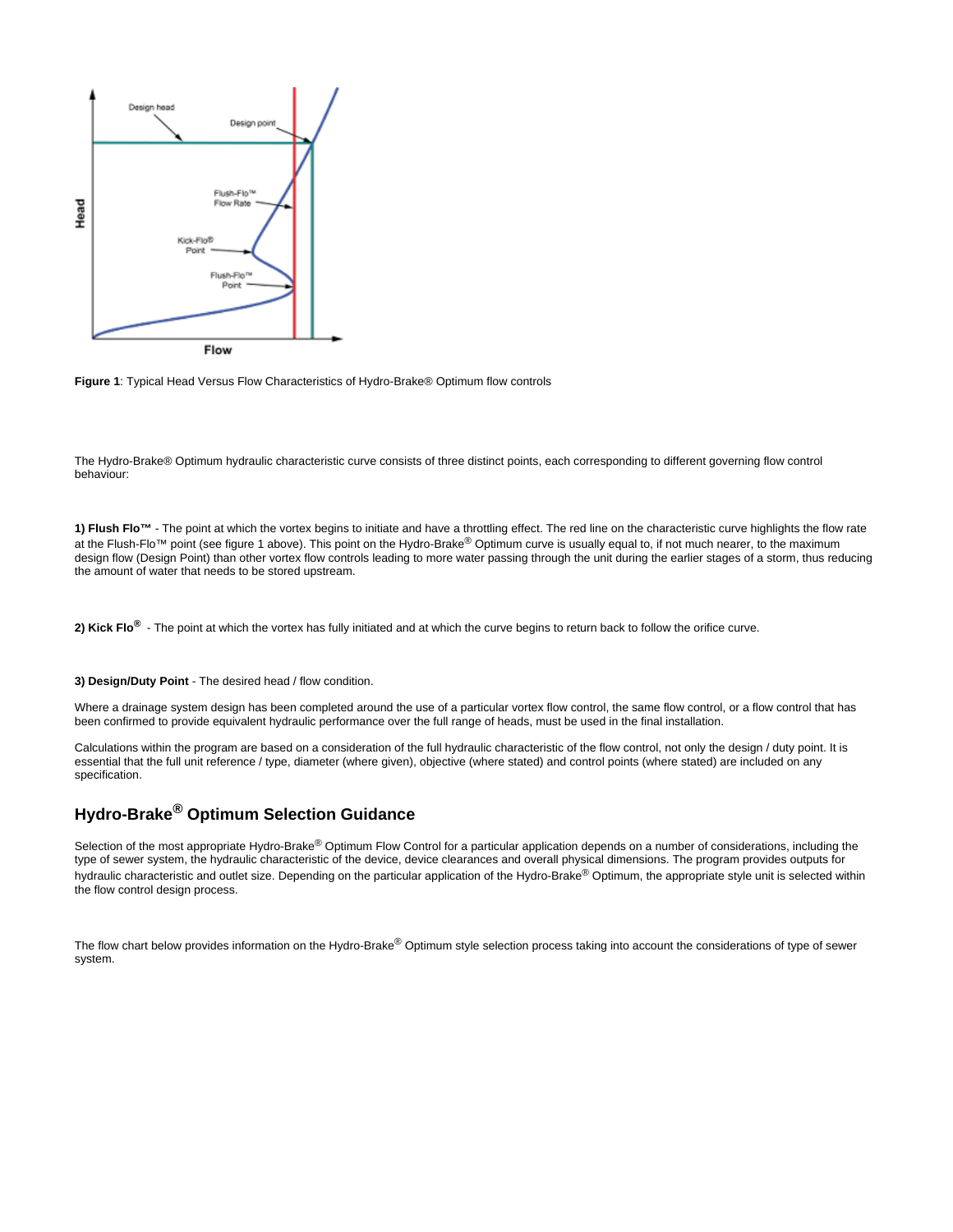

## If a Hydro-Brake  $^{\circledR}$  Optimum is not designed:

In the event that a Hydro-Brake <sup>®</sup> Optimum cannot be designed within the software, this is because the device is outside of the BBA & WRc accreditation ranges. This does not mean a Hydro-Brake® Optimum cannot be supplied, however, some additional information and considerations must be accounted for in the design of the device. Contact Hydro International for further information.

## **Hydro-Brake® Optimum Design Objective**

A unique feature of the Hydro-Brake® Optimum is the ability to manipulate the flush flow, the point at which the vortex forms within the device to allow a fully customised hydraulic response to best suit the site requirements.

The Hydro-Brake® Optimum can be configured to prioritise different hydraulic objectives by tailoring the head-discharge characteristic curve.

### **1) Minimise storage requirements (default)**

**Unit Code: SHE/CHE**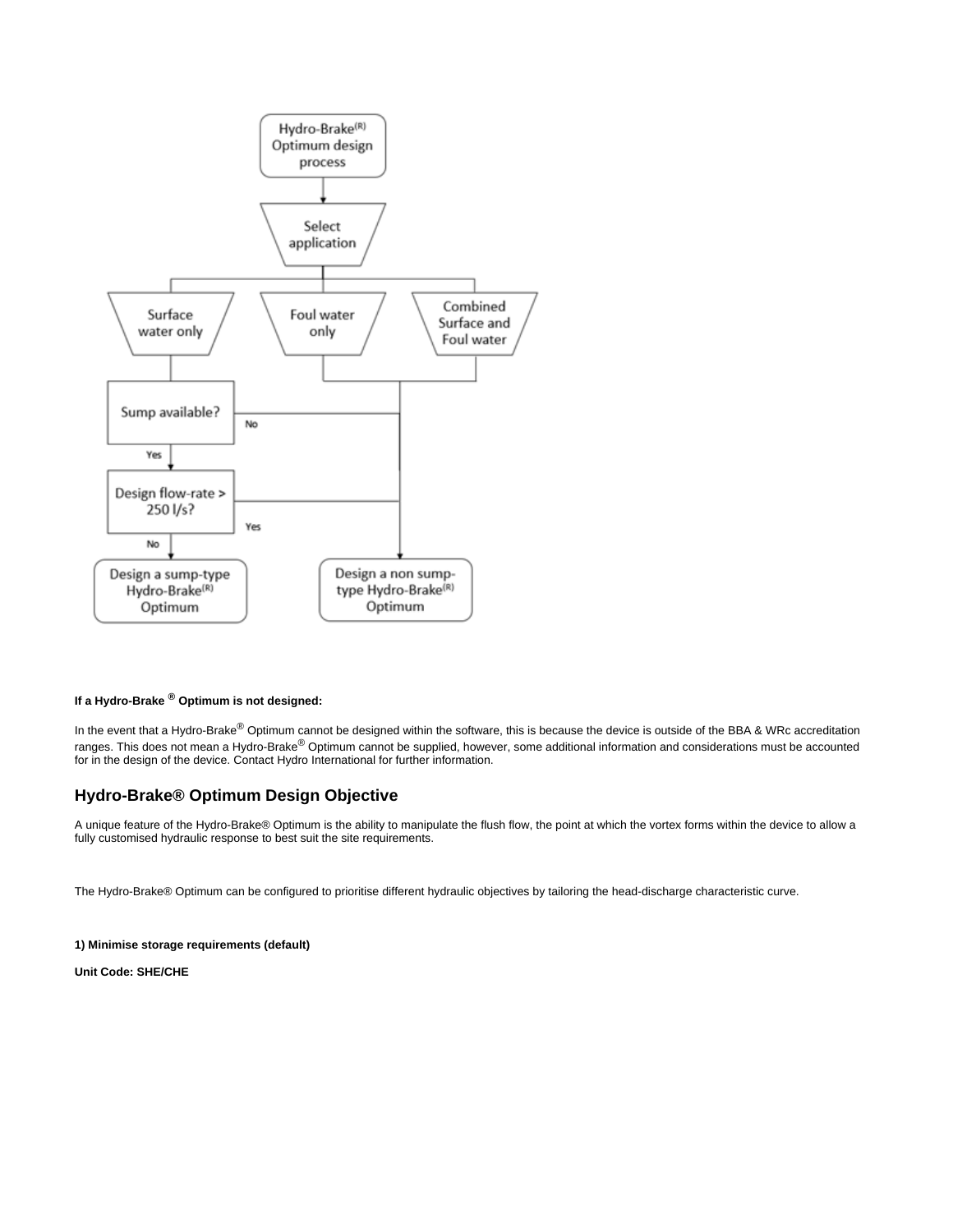

#### **2) Minimise blockage risk**

## **Unit Code: SCL/CCL**



## **3) Future proof**

### **Unit Code: SCL/CCL**



## **4) Linear Discharge Profile**

**Unit Code: SCU/CCU**